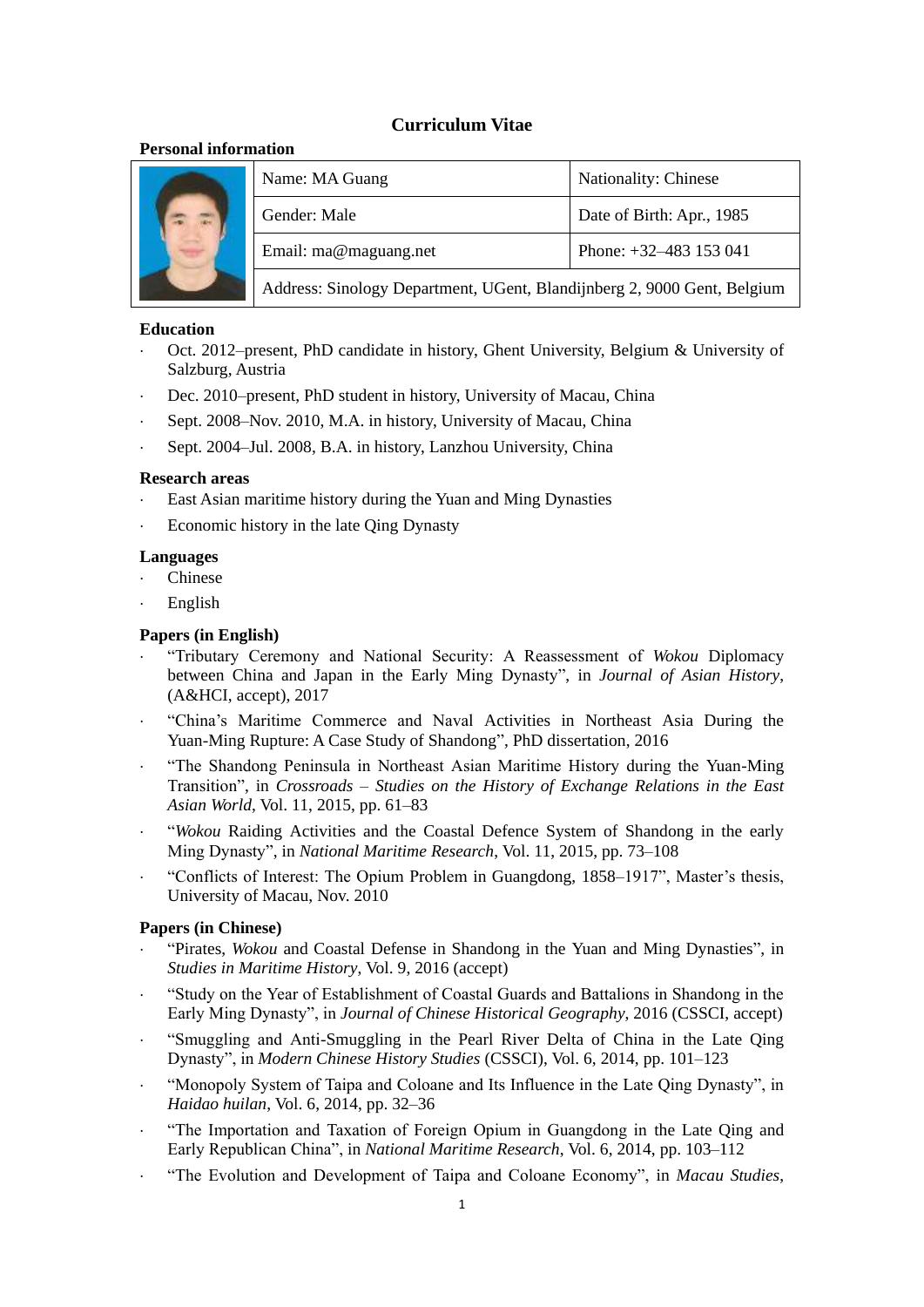Vol. 64, 2012, pp. 177–189

- "The History of Lottery Industry before the Revolution of 1911", second author, in Li Xiangyu, ed., *The Conference Proceedings of the Revolution of 1911 and Macau*, Macau: Macau Polytechnic Institute, 2012, pp. 480–491
- "The Opium Monopoly, Smoking and Prohibition in Modern Macau", in Zeng Jun, ed., *Literature, History and Sociology: Proceedings of the First International Conference of Literature, History and Sociology in Northeast Asia for Graduate Students*, Shanghai University Press, 2012, pp. 90–97
- "Ten Pieces of Newly Discovered Historical Materials Relating to Modern Macau History", in *Macau History Studies,* Vol. 10, 2011, pp. 209–217
- "Orientalism and Post-colonialism", in *Journal of Macau Documentation and Information*, Vol. 5, 2011, pp. 181–188
- "Review on *The Chronicle of Macau*", in *China Book Business Report*, 2011
- "The Opium Monopoly in Macau, 1846–1946", in *Macau History Studies*, Vol. 9, 2010, pp. 142–159
- "Opium Trade, Smuggling and Anti-smuggling in the Pearl River Delta: Case Study of Xinxiang Six Customs Stations, 1866–1899", in *Macau Studies*, Vol. 55, 2009, pp. 127– 143
- "Study on the Behavior of Zeng Guofan's Five Suicides", the  $9<sup>th</sup>$  Zhao Lisheng Paper Award in Lanzhou University in Dec. 2005, in *Journal of Macau Literature and Information*, Vol. 1, 2009, pp. 107–115
- "Study on Suicides in Wars in Chinese Traditional Society: Case Study on Phenomena of Officials' Suicides in the Reign of Emperor Xianfeng", the  $11<sup>th</sup>$  Zhao Lisheng Paper Award in Lanzhou University in 2007, in *Shixue zongheng*, Vol. 24, 2008

#### **Conferences and lecture**

- Attended 2015 ISSCO Conference "East Asia and the Chinese Overseas", Seoul National University, Korea, May 28–30, 2015
- Attended the "2<sup>nd</sup> EurasiaTrajeco conference: Connected Histories—Trading Networks Across the Eurasian Continent: Structures, Practices, and Socio-economic Impact", École des Hautes Études en Sciences Sociales (EHESS), Paris, Nov. 28–29, 2014
- Attended the "Conference on History of Sino-foreign Relations from a Global Perspective" at Zhengzhou, He'nan Province, China, Oct. 11–12, 2014
- Attended the "Coastal Areas and Navigation in Chinese History Conference" at Quanzhou, Fujian Province, China, Oct. 29–30, 2013
- Attended the "International Conference of Seas, Port City, and Hinderland: the Communication and Social Change in East Asia from the Nineteenth Century" at Fudan University, Shanghai, China, Oct. 19–20, 2013
- Attended "The European Impact on the Indian Ocean World International Conference" at McGill University, Canada, Sept. 9–10, 2013
- Attended the "Revolution of 1911 and Macau" in Macau, and made a presentation of "The History of Lottery Industry around the Revolution of 1911", Sept. 18–19, 2011
- Attended the "First International Conference of Literature, History and Sociology in Northeast Asia for Graduate Students" in Shanghai, and won the outstanding paper award, Apr. 2–3, 2011
- Attended the "Macaology and Historical Materials relating to World Heritage" in Macau, Sept. 19–20, 2010
- Made a public lecture on "Secret Society, Pirates, and Opium Dens in Macau" with Prof. Robert J. Antony, organized by Macau government, Aug. 2010